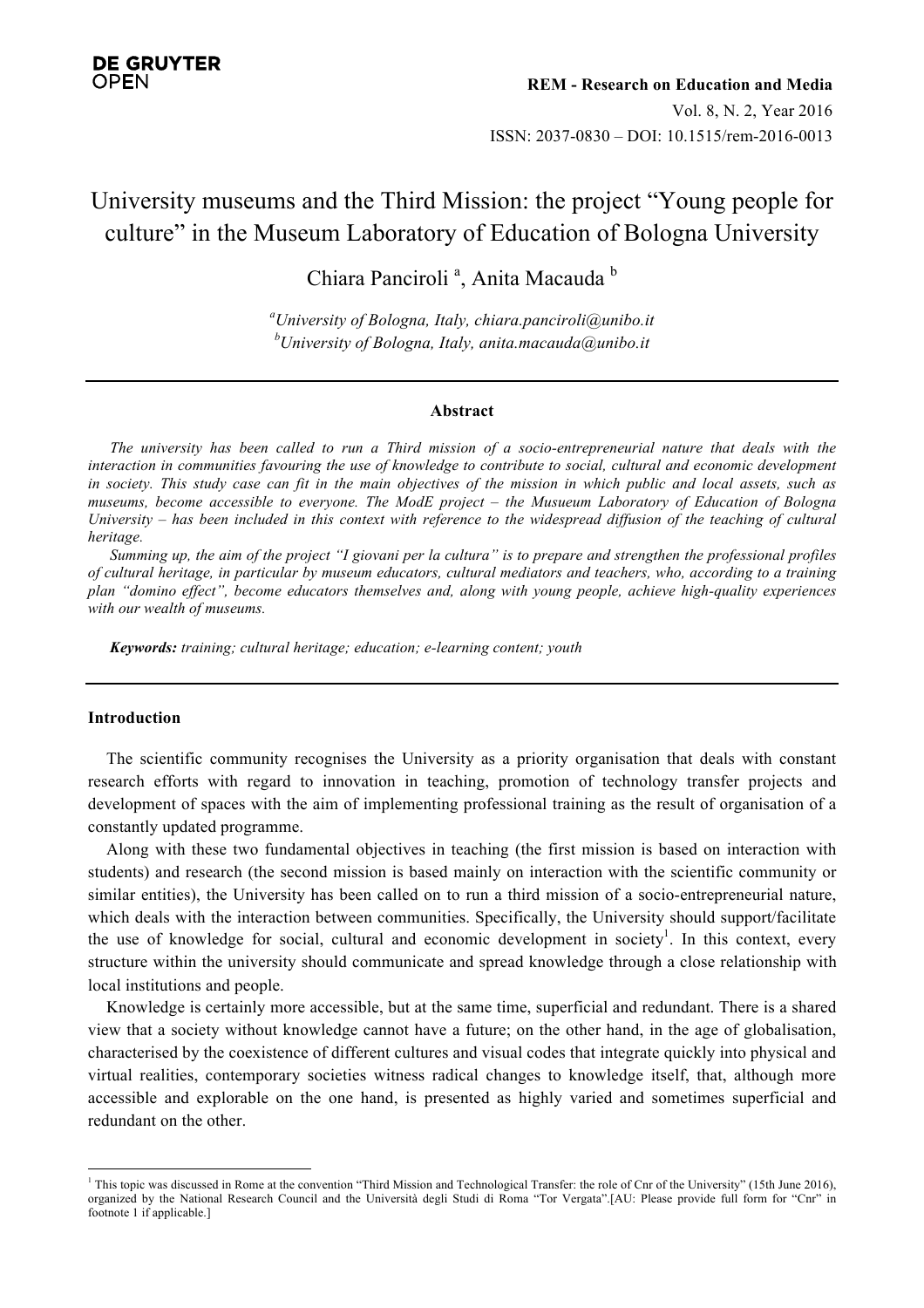Determining this transformation is the growing use of electronic networks by every individual as well as every corporate and social environment. These structures act as a support, especially communicatively, radically changing contexts and daily practices. In this way, the training world has also been seen to greatly expand the spaces and range of problems in which both the world of formal education, specifically schools and universities, and the informal sphere, with particular reference to museums, are transformed from spaces of codified knowledge to laboratories for the acquisition of knowledge in the making, in view of and with the total involvement of the person.

These changes are also based on the assumption that knowledge is not only passed on by means of predefined, rigid methods but must also activate cognitive and emotional reconstruction processes in individuals, aimed at achieving the sharing and construction of original, cultural projects (Panciroli, 2007). The subject is therefore no longer understood to be an uncritical consumer of knowledge but a constructor and interpreter of information. This knowledge, restated for comparison within different contexts, should be concretely used in interactive communication processes in order to achieve the evolution of the collective social intelligence (encultured knowledge) necessary to participate conscientiously in life's situations.

Therefore, the case study proposes ranks among the principal dimensions of the third mission, in which public assets and/or collective local assets, among which are cultural goods and museums, are understood to be goods of a sociocultural nature accessible to the public. In this way, the museum becomes an "incubator" of the university's third mission, an innovative hub capable of uniting and encouraging the mutual legitimisation of the three functions recognised by the university, namely, scientific research, education training and social responsibility.

This article tries to highlight how contexts such as cultural heritage, among which are the museums, can compete with this change, in line with what was indicated in the research called "L'Università italiana come un museo: viaggio nelle collezioni universitarie", that is, "Italian Universities like Museums: journey through university collections<sup>2</sup><sup>2</sup>, which gives a complicated and quite unknown map of Italy's cultural heritage. Specifically, the research highlights Italian universities' efforts in reorganising their assets and the attempt to make their accessibility effective and efficient, convinced that cultural, humanistic and scientific assets are an opportunity for essential training to impart interest and passion in the young, starting from their own roots (Decreto della "Buona Scuola", Legge 107/2015).

The first part deals with the so called "Third Mission" that should be carried out by universities.

The second part defines the close relation between universities and museums; the conclusion describes the technological experiments carried out by an innovative museum.

### **1. Museums and universities: a relationship under construction**

The "balance sheet" of Italian universities is not usually accompanied by an effectively accessible system, nor is it accompanied by a common strategy that responds to the shared mission. To understand in what direction the universities' cultural heritage is heading, we could start from the mission that should direct the management of such heritage. The evolution of this mission, in fact, has taken shape due to the national and international debate and also due to the specific actions that followed, which highlight the strategic role of the assets and the university museums. In this sense, the first reference at a national level is the Museums' Commission of the Conference of Italian University Rectors (CRUI), which in 1999 was given the responsibility of promoting the development initiatives of the assets that the rectors preserve. At an international level, an important step was taken towards the idea of *university museums as a window for a vast public,* when, in 2000, the Declaration of Halle was signed by twelve European universities. Its subtitle was as follows: "Academic Heritage and Universities: Responsibility and Public Access", and it was the founding document of the Universeum network. In the declaration, *the collections and the university* 

<sup>&</sup>lt;sup>2</sup> Presented in Parma on December 16<sup>th</sup> 2015, the result of the research was reported by Marilena Pirrelli in *Art Economy 24* in *Il Sole 24 ORE*.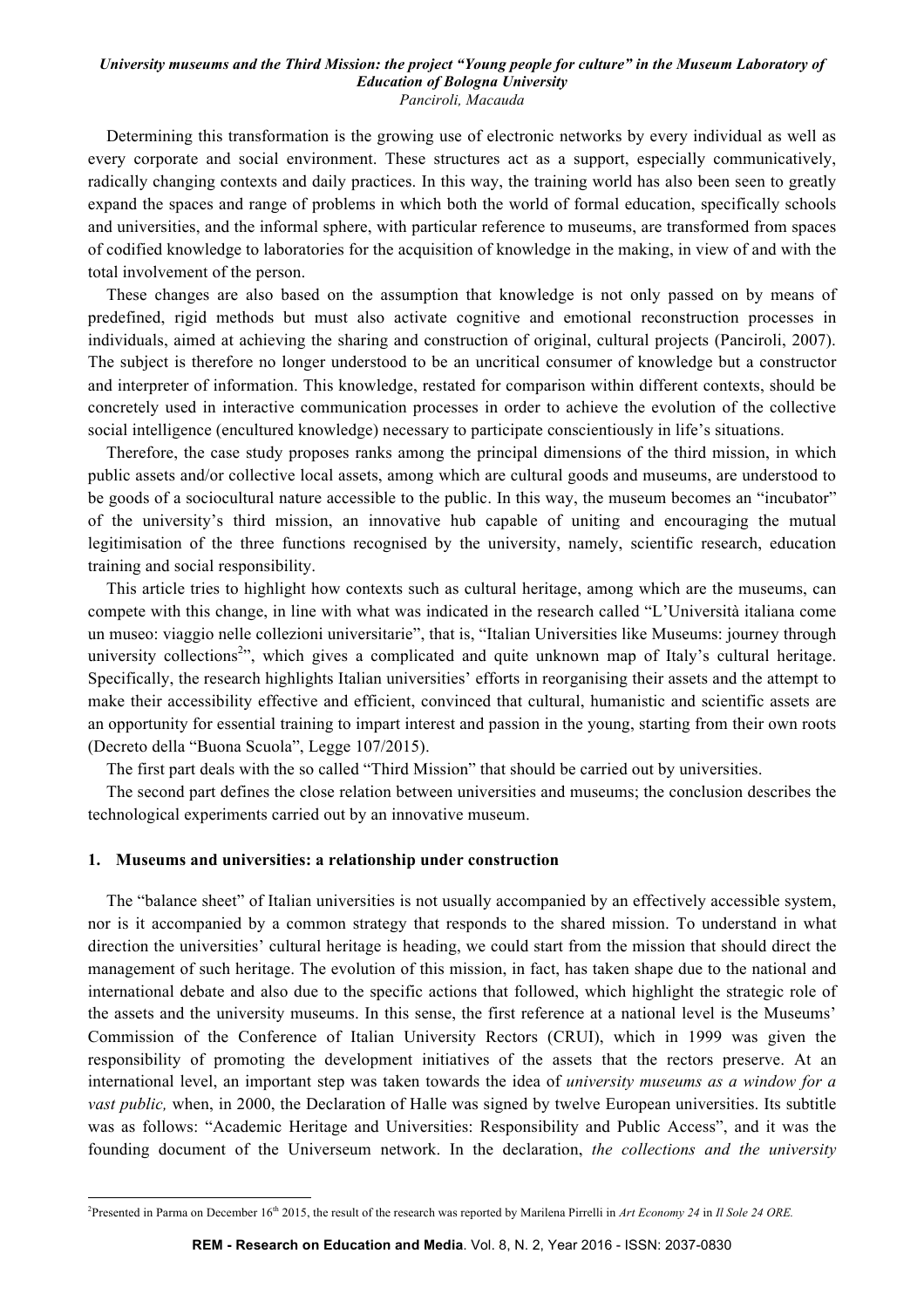*museums are considered a great opportunity to live and participate in university life.* The materials contained have since been used as instruments for training, research and the diffusion of culture.

The following year, the International Council of Museums (ICOM), when founding the Committee for University Museums and Collections (UMAC), recognised the need to express the work taking into account the university heritage. In fact, UMAC considers the collections and university museums a point of contact between the university and the surrounding community and also as a useful instrument in the promotion of the university itself. In the display of their intentions, in this regard, it reads, "university collection and their curators are important interdisciplinary links for the community. Collections enhance teaching and research. They promote a positive image of the institution and provide welcoming access points to the campus (...). In general these will reflect the goals of the university as well as the aim of research, teaching and community service" (UMAC, 2004).

In 2005, the Committee of Ministers of the European Council drew up the "Recommendation on the Governance and Management of University Heritage" (REC/2005/13), containing some important indications on different topics (protection, management, research, professional training, development and use) linked to the cultural, tangible and intangible heritage of universities, with an explicit reference to museums, libraries and archives. In 2009, a project financed by the European Commission led to the drafting of the *Green Paper* of the Third Mission of Universities in 2012 (E3M Project, 2012). *In about ten years, opinion has changed from the consideration of the university assets as an active resource for teaching and research* to the idea to activate a new role of universities that, apart from research and teaching, *encourages social inclusion, also by means of involvement of the public in their museums* (Sobrero, Spigarelli, 2015).

In 2013, the National Agency for the Evaluation of the University System and Research (ANVUR) placed the museums among the activities of the Third Mission, capable of producing positive impacts even outside of the university communities and also beyond the economic value of knowledge. In fact, the Third Mission has been distinguished in cultural and social terms as a mission that produces public assets that increase the welfare of the society. It reads, "such assets can have cultural content (events and cultural assets, management of museum centres, archaeological excavations, scientific disclosure), social (public health, activities that benefit the community, technical/professional advice given in teams), educational (adult education, lifelong learning, continuous training) or civil awareness" (ANVUR 2013).

In conclusion, there was an important request made by ANVUR in 2015 to Italian universities with regards the measurement (by means of an auto-evaluation form entitled SUA-RD Third mission) of the presence of museum centres, of the *management process of cultural assets* and historical property, and of activities, as defined by *public engagement*, which are of non-profit nature and with educational and cultural value, as well as aid in the development of society, from which emerges the importance of the communities' need to take advantage of university museums (ANVUR, 2015).

An important project called "The Network of Italian University Museums" has been inserted into this debate. It was coordinated by the University of Modena and Reggio Emilia (2012–2015), with the aim of "promoting openness to lifelong learning activities for different audiences", passing from "inventory and cataloguing of museum artefacts and objects" (2012) to the strengthening of community identity, the promotion of environmental education and the welfare of citizens, by means of designing new sections or welcoming strategies for the museums, which in turn contribute to the openness to different audiences.

This brief overview highlights how, at the beginning of the debate, the theme was prevalently centred on how to make the display system of the assets effective, particularly relevant for study and research. Today, it is necessary, although it is still more in theory than practice, that the European and Italian universities take on the responsibility of a role that goes beyond the boundaries of the Universities' institutional missions (i.e. research and teaching) towards an "agency with a cognitive function to extend educational resources to nonuniversity audiences and communities" (Mannino, 2016).

In this regard, a theme has been opened of cultural heritage and museum education, attested to by extensive literature (Hein, 1998; Hooper Greenhill, 1999; Bollo 2008; Brunelli 2011; De Biase 2014;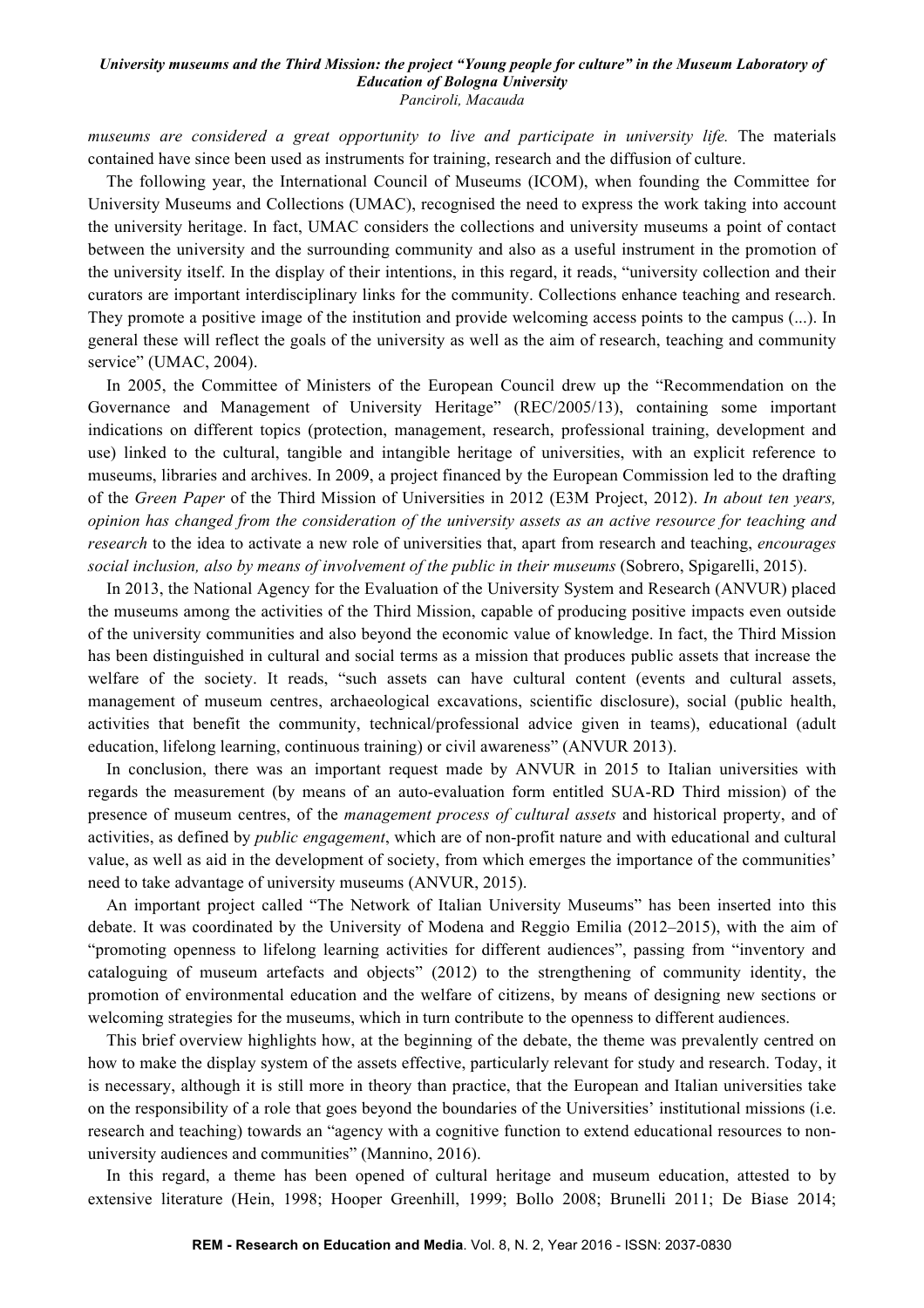Cenedella, Mascheroni, 2014; Panciroli 2016b), which highlights the experiences of established and widespread educational services that outline a very articulated and interesting reality from a social and entrepreneurial point of view. Therefore, the development framework of mediation services and cultural heritage education in museums and other university sites is not yet well defined. In fact, although there are now many museum centres and individual university museums that guarantee training opportunities and educational excellence, it is still, in part, unknown how the universities organise these kinds of services, also in terms of ownership of major development schemes such as the design, management and delivery. This also introduces the theme of professionalism of the reference figures that are necessary to ensure the scientific quality of such structures: in this regard, we are talking about designers, managers, communicators, educators and mediators. The recent national debate highlighted how *museum services,* also according to Article 117 of the D.L. 42/2004 (Code of Cultural Assets and of the Landscape), *are an "essential service" comparable to other public welfare services*, services that could be called *cognitive welfare,* on a par with schools, libraries and archives. The Italian universities today have a great opportunity that consists not only of the extraordinary dimensions of their own cultural heritage but also of the possibility that these assets could become an effective instrument of *external communication.* This communication is essential and it would permit the decrease in the distance that often separates the cognitive, "high" institutions and daily life, making visible the fact that the universities, first of all, are public institutions that manage public assets and that can perform a significant role in social communication, active inclusion and training for new professional skills.

It is in this way that the project proposal of the Museum Laboratory of Education in the Department of Educational Sciences in the University of Bologna – MOdE – has been introduced with specific reference to the methodologies aimed at spreading the teaching of cultural heritage through the use of technology.

# **2. The Museum Laboratory of Education: an integrated environment for research and training**

The Museum Laboratory of Education (MOdE)<sup>3</sup> is the expression of a research project created in 2008 by the Department of Educational Sciences, "Giovanni Maria Bertin", in the University of Bologna. Specifically, MOdE is a virtual environment aimed at the display, valourisation and diffusion of the "objects" of Educational Sciences, and it meets some basic needs:

- It recognises that education, as well as its multiple branches (school, outside of school and family), has a tangible, historical and cultural substance with highly varied fields of study and research, so as to create a landmark of great institutional value in a specific museum.
- It supplies resources in different learning contexts to experiment innovative teaching that ensures that students, teachers and trainers have the use of technology, with particular reference to potential elearning to construct the sharing of knowledge.
- It offers a research space to get to know, experiment and share the tangible and intangible testimonials of educational culture that involves the participation of a vast community of practice composed of, in particular, experts in the field of museum education and cultural heritage.

This is how MOdE proposes a divided structure, open to various learning contexts – both formal and informal – on the territory.

## *2.1. The Technological Architecture of MOdE*

MOdE is an integrated system composed of three basic areas: an exhibition area, a documentation area and an e-learning area, all of which are supported by a specific technological platform.

<sup>&</sup>lt;sup>3</sup> MOdE's website: http://www.mode.unibo.it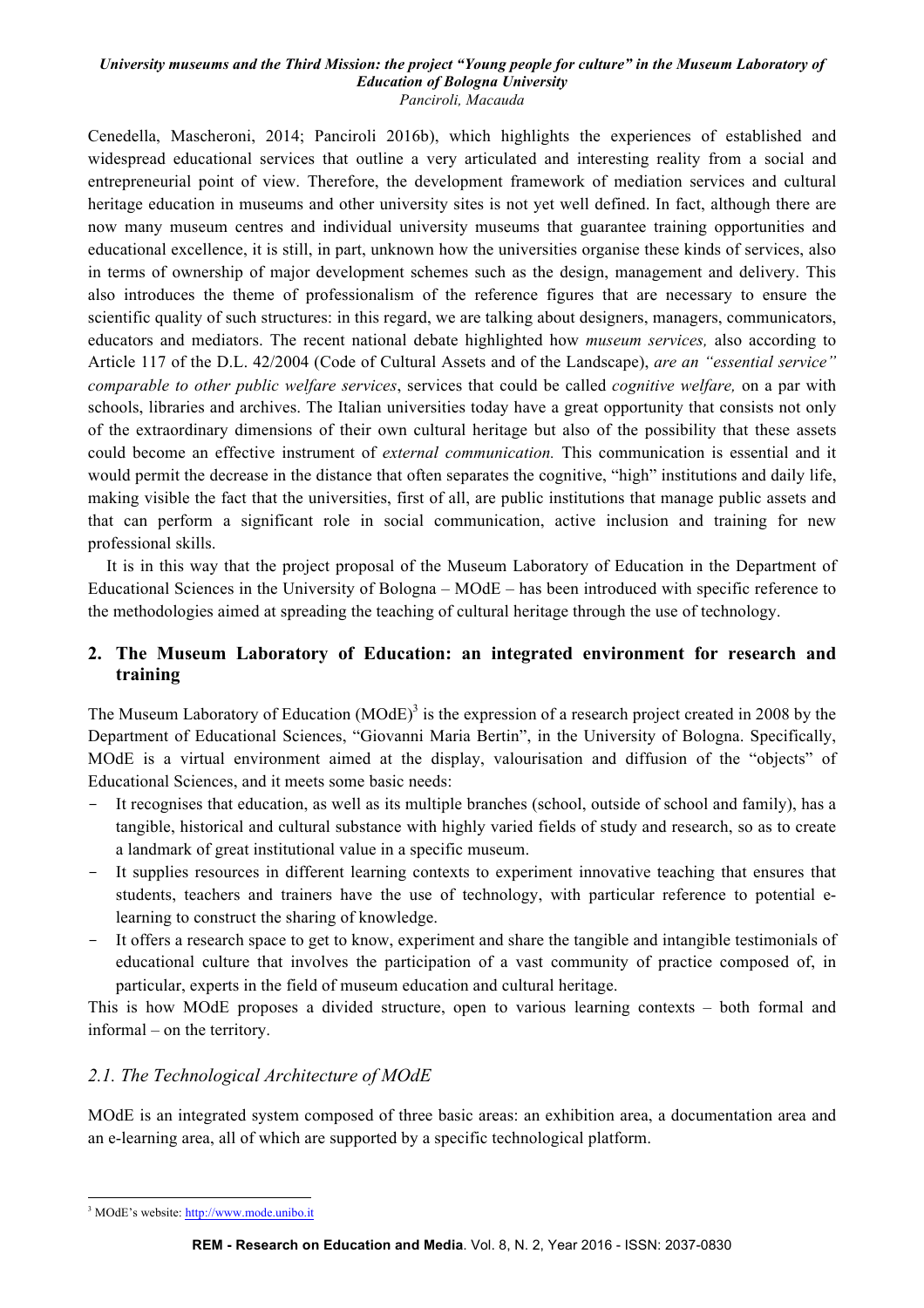*The exhibition area*<sup>4</sup> represents a place for the conservation and display of the "objects" of expression of the Educational Sciences. It is divided into two specific virtual settings: *the rooms* of an interdisciplinary nature (Special Education room, the Ernesta Galletti Stoppa room, the children's room) and the *studios*, open places with a strong laboratorial nature used for research and experimentation (Panciroli, 2016a). For every "object" catalogued using the Dublin Core system, a number of descriptions are supplied along with comments, explanations, details, enlarged photos and audio-visual material.



Fig. 1. The areas of MOdE

*The e-learning area*<sup>5</sup> delivers educational content (*Learning Object*) with a modular unit system, aimed at helping the acquisition and development of basic skills in the theme of cultural heritage, as well as the educational technologies needed for the learning and diffusion of knowledge. The content, both textual and iconic, of various natures (detailed texts, image galleries, hypermedia presentations, hyperlink connections, video etc) is divided into three macro sections (technology, teaching and case studies), each of which is organised in thematic modules:

- 1. *Learning Object of a Technological Nature:* the training materials concern the transformations of new technologies and the possible effects on the training environment.
- 2. *Learning Object with regard to Museum Teaching and Cultural Heritage:* the contents refer to the main methodological aspects necessary for the design of museum teaching procedures and of the assets destined for different uses, with particular reference to the national and international guidelines.

 <sup>4</sup>The display area is supported by Omeka, a platform that is easily installed and useful for sharing educational and cultural information online. <sup>5</sup>The e-learning area is supported by Moodle (the expression of *Modular O* 

<sup>&</sup>lt;sup>5</sup>The e-learning area is supported by Moodle (the acronym of *Modular Object-Orientated Dynamic Learning Environment);* it is a technological space for managing courses, based on a constructionist ideology that all learning is facilitated by the production of tangible objects. Moodle was created in 2002 by Martin Dougiamas, an administrator for the Curtin University Network in Australia. He has a degree in information technology (IT) and a one-year Master's degree in education. The idea for Moodle came from his studies for his doctoral thesis, never completed, on the use of free software to help social constructionist epistemology on teaching and learning within the community, with thoughtful questions, on the Internet[AU: Do edits to the sentence "The idea for Moodle…" convey the intended meaning?].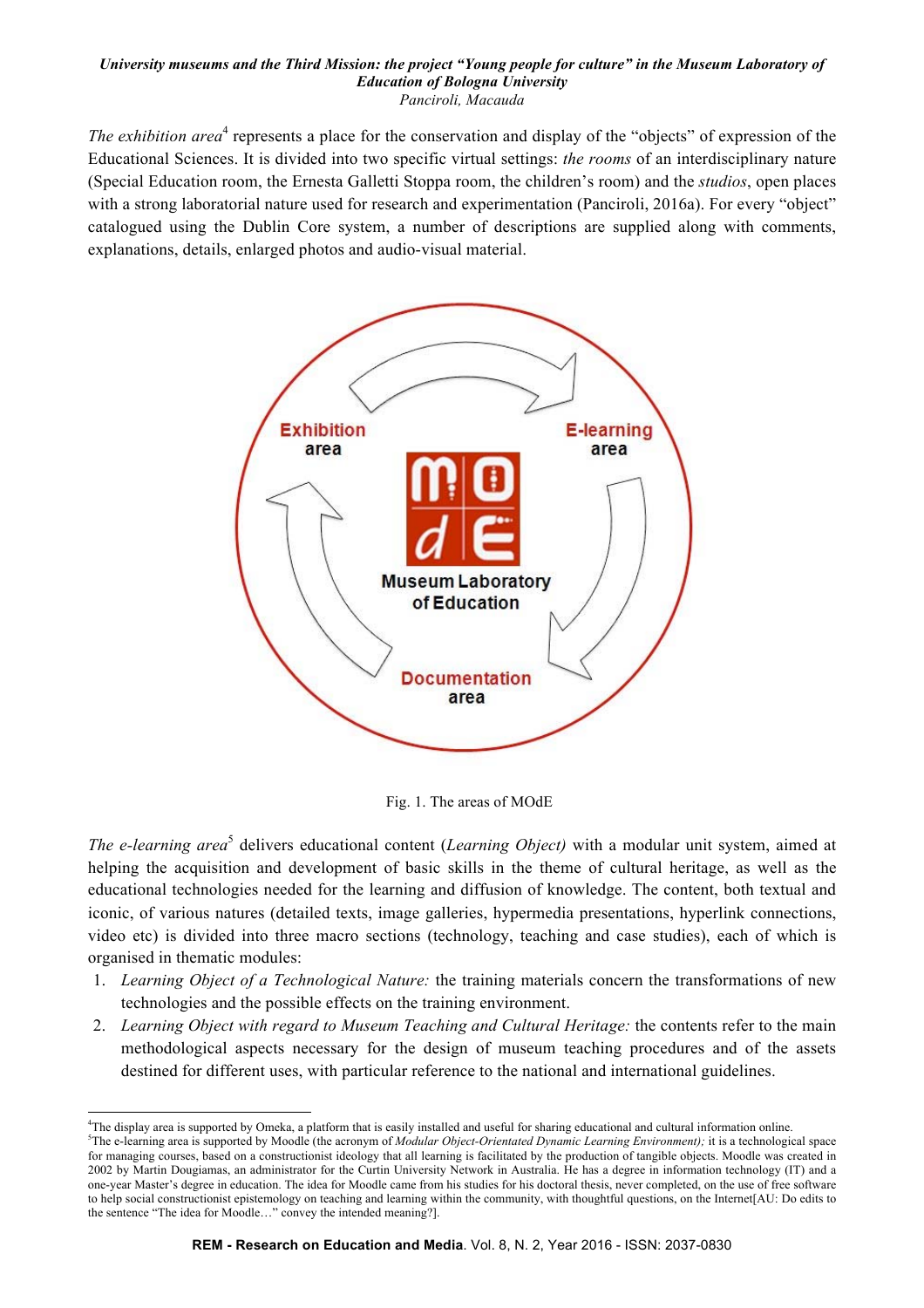3. *Learning Object of In-Depth Case Studies:* This refers to the teaching and educational experiences of good practice, achieved in scholastic and extra-scholastic contexts as a result of partnerships created between museums, archives and cultural institutes. This training area also offers places for documents to be displayed, notice boards supplied for the exchange of messages and spaces for the sharing of good practices.

*The documentation area*<sup>6</sup> is composed of a technological area dedicated to the development of high-quality educational experiences for the teachers and educators. In this area, there is a vast useful database containing a body of documents of about 200 experiences achieved with the partnership between school, museum and territory.

Teachers and/or educators document their experiences at school or on the territory, aimed at young people, according to the standard of quality. For this reason, a method of documentation has been implemented. The use of this system has required accurate analyses and research comparing the international quality standards and an analytical study of the transferability of the items in the system. The division of the system has two fundamental levels for the analysis of educational experiences:

- 1. The *identification plan,* which communicates the data regarding the institution that is responsible for the experience, the referees, the partnerships, the year it was created, the targets of the initiative (infancy, adolescents, adults or families) and the number of participants, in addition to the relationship with training curricula, the creation of spaces and finally, the objectives;
- 2. The *pedagogical plan,* in which the educational intention of the project is explicitly addressed (whether focussed on primary literacy, research or active learning; on the reworking and construction of individuals and groups); the methodology utilised, the specific objects and targets reached, the synthetic description of the project and the materials produced.

# *2.2. Activities in MOdE*

The MOdE allows its users/visitors and members of the community to practice the following activities:

- *in the exhibition area,* one can take an interactive tour in the thematic *rooms* and the *studios* in which the visitors can appreciate the works and objects displayed;
- *in the e-learning area,* you have access to teaching and training paths composed of modules (Learning Objects) and participate in online, cooperative activities (E-tivities) for the training and updating of educators and teachers, on the theme of cultural heritage and new technologies;
- *in the documentation area, you can refer to the experiences of educational quality achieved in museums* and cultural places (visit the routes for going from museum to school and school to museum), in national and international contexts, with the aim of improving the good practices with the assets; refer the open access database containing the relevant data sheets regarding the best educational experiences, made accessible to and able to be shared within the practical community and which are able to be replicated.

As described, MOdE promises to be a suitable framework for the training and continuous updating of museum educators/teachers and for the provision of training courses that combine e-learning with face-toface learning (*blended learning).*

## *2.3. Proposed Project*

<sup>6</sup> The documentation area is supported by Drupal. It was created by a Belgian programmer called Dries Buytaer in 2000. Drupal is an open source software platform consisting of a content management system. It is a programme that allows the administrator to organise large quantities and varieties of content (images, documents, archives, etc.). The name *Drupal* is the English transliteration of the Belgian word *druppel,* which means *drop*. In reality, Drupal is derived from a typing error during the search for an available website dominion. Buytaert wanted to call the site "dorp" (in Dutch meaning "village", referring to the community orientation of the project).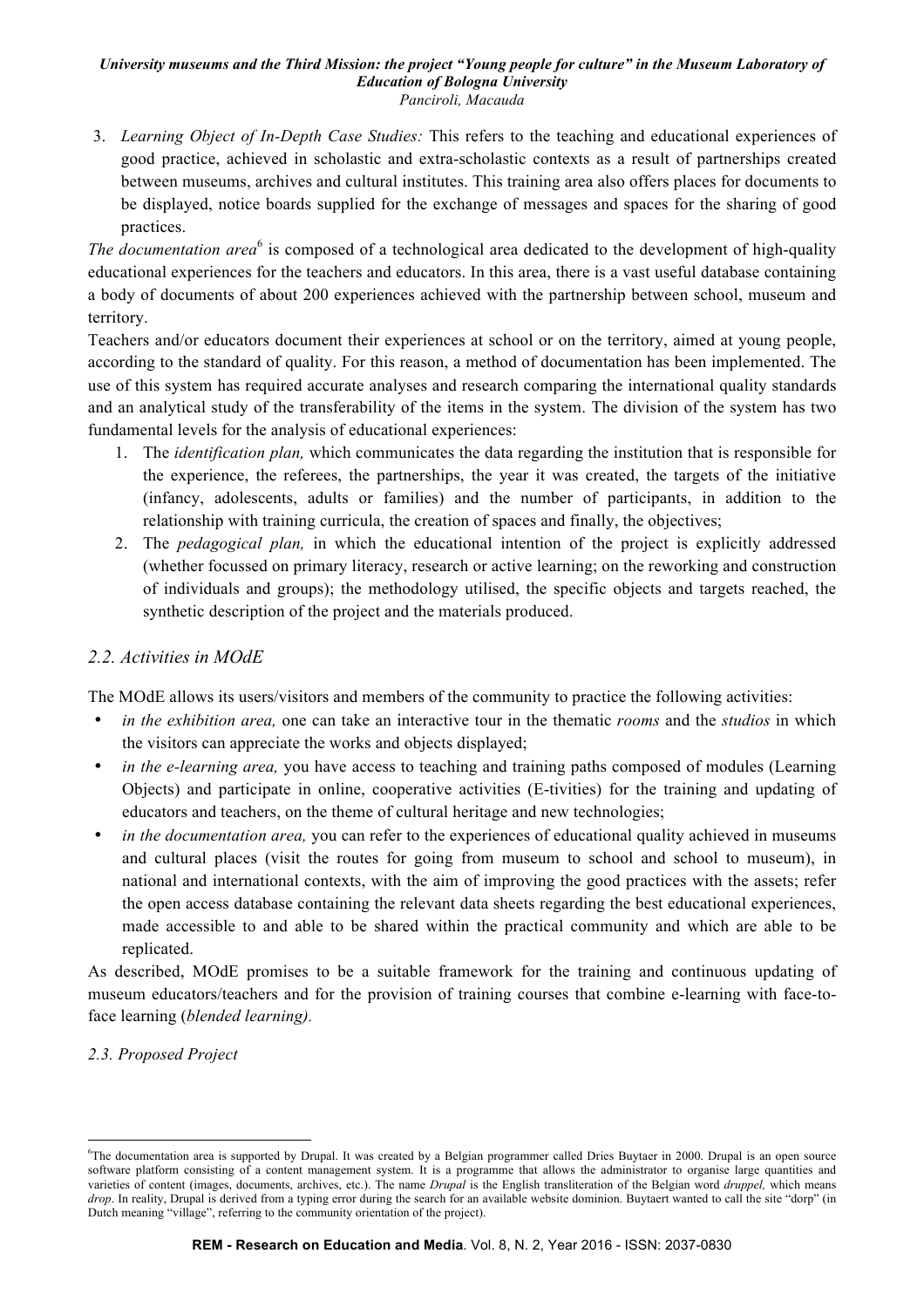The project "*Young people for heritage"* is aimed at creating spaces for knowledge and for the sharing of training for specific professional skills in education and cultural heritage, paying particular attention to virtual platforms and to the new learning styles that are experimented there.

It is an appropriate training course that is specifically understood in terms of the development and strengthening of skills for educators and teachers, basically the main reference figures for the training of young people. In MOdE, these figures experiment new teaching methods of the heritage through the use of new technologies for learning. In fact, the main idea of the project is to produce and spread methodologies and innovative instruments for effective teaching of cultural heritage and the diffusion of related digital skills for educators and teachers, using the maximum potential of the e-learning environment (Hein, 1998, Bonaiuti, 2006, Panciroli, 2007, Romano, 2015). The assumption is that through technological systems for



Fig. 2. The actions of the Project "Young people for culture" in MOdE

effective training, teachers and highly qualified educators can improve the professional performance, enhancing expertise on cultural heritage. Such methodologies and instruments will be created, implemented and experimented through the three areas of e-learning, exhibition and documentation of MOdE.

Therefore, through an integrated, joint training system in MOdE, teachers and educators are able to proceed autonomously towards the design and construction of teaching material, as well as towards the creation of cultural activities with heritage, following self-training strategies, shared training and the training "domino effect"; the students themselves thus in turn become teachers and help other students to do the same in a tiered structure for spreading knowledge. Furthermore, these professional figures that are united in a practical community (Wenger, 1998) are provided with a space in which they can confront each other, share good practices and find new sources of reflection and activities aimed at developing a *quality system for the knowledge of the heritage,* which ensures easy accessibility.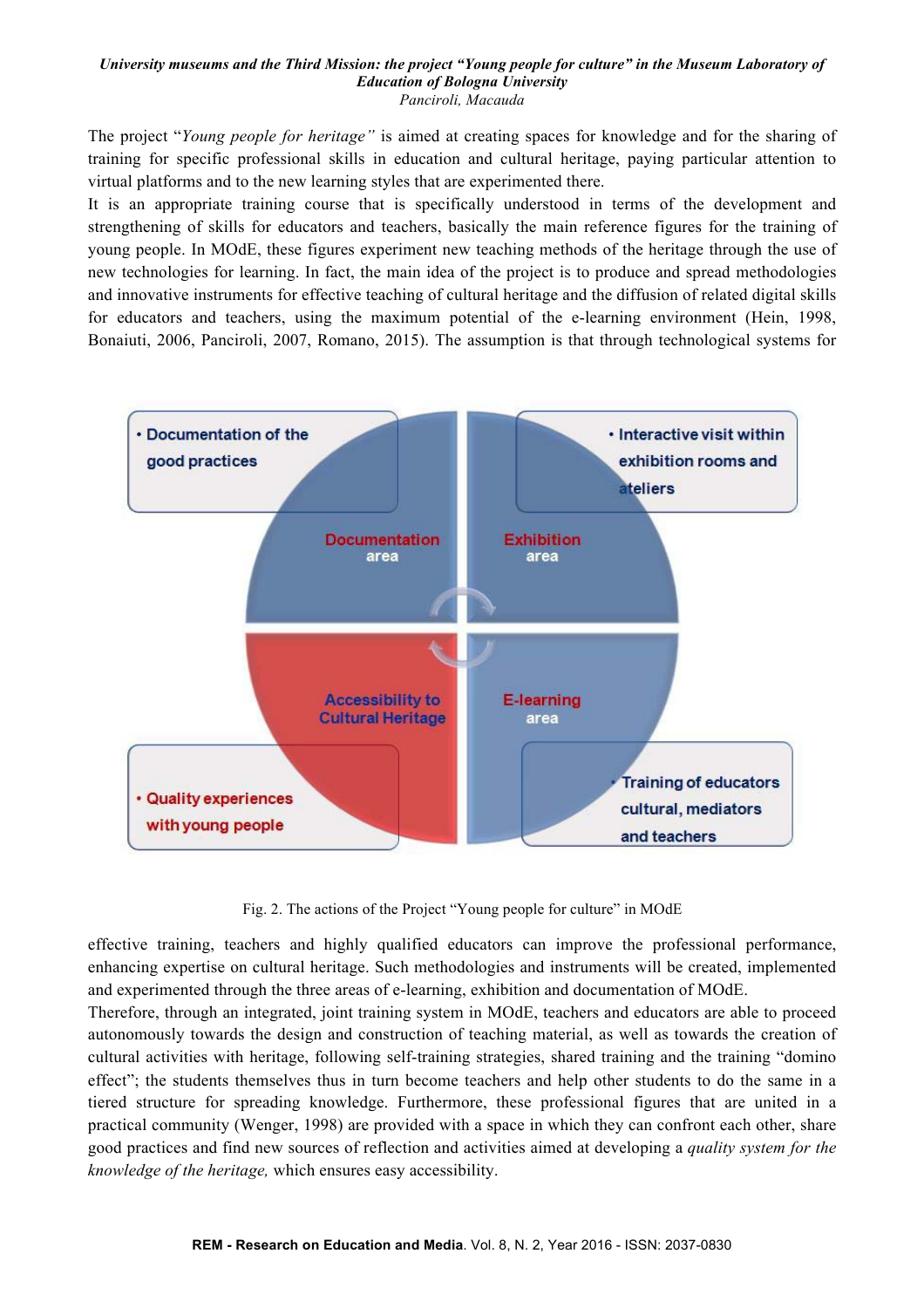In fact, we need to recognise the different meanings of the objects conserved in the museums or in other cultural places: "they have built dense layering around themselves, whether it is a *historical object* or they prepare to build it if *the work or the findings have been extracted from the contemporary world,* to ensure long-term conservation. It is on this complex layering system that in some ways we risk the museum's message and function of bringing knowledge and information to the public" (Lugli, 1992, p. 89).

Furthermore, the integrated areas for knowledge relating to cultural heritage, spread through this project, are an excuse to construct diverse groups of learners and to experiment with collaborative and innovative practices. These practices, through documentation and the sharing of high-quality educational experiences, are replicable and transferable so that we can improve the levels of learning and create an open and innovative pedagogy in education, training and the youth sector.

In particular, the teachings provided in the training sector, in terms of the knowledge valourisation of our cultural heritage, with a specific reference to the relationships that these assets establish with the social territory of belonging, are aimed at promoting new forms of active and responsible citizenship roles in all of the learners involved in the project, despite their different cultural backgrounds. In fact, the youth are the main targets for the educational experiences with culture. This permits them to have contact with social and cultural organisations in their regions, actively participating in the diffusion of events and displays, with the objective of promoting education in culture and social entrepreneurship among the youth. This is in line with the objective of the Third Mission. In fact, social welfare, the aim of the Third Mission, appears in this project as *youth welfare,* in which the youth acquaint themselves with the cultural heritage of the museums in the city to find their own cultural identity. The museum "from a container of cultural assets becomes the subject of culture,... for the transmission of its value to the community, to reinforce identity and social growth with particular emphasis on future generations" (Paraventi, 2007, p. 42).

The youth, guided by museum educators, cultural mediators and teachers, can acquire appropriate knowledge directly from the museums and cultural places, with the conviction that "we need to protect the direct contact with these works,... it is irreplaceable, if we want the museum to move forward according to a project regarding the true advancement in culture, not erudite or notional, and that it be a powerful motor of *Humanitas*" (Lugli, 1992, p. 91). The youth, in fact, are asked to do their own reading of the heritage through the design, creation and implementation of their own output.

To summarise, the project "Youth for Culture" is aimed at preparing and strengthening the professional profiles of valourisation of the cultural heritage, in particular, by the museum educators, cultural mediators and teachers, who according to a training system "domino effect" enable the students – in their own time – to become teachers and create quality experiences with the young people and the museum heritage. These experiences, documented subsequently using the quality form, implement the body of documentation to be shared in a practical community that is constantly growing, that is, a learning community in which professional growth is based on the sharing of experiences between experts in the fields of museum teaching and cultural heritage. These experts focus on and share a new model for the teaching of cultural heritage, passing from local to international works, through the creation of virtual partnerships between universities, museums, cultural institutions, schools and regional associations.

### **References**

ANVUR (2013). Rapporto sullo stato del sistema universitario e della ricerca. Retrieved from http://www.anvur.org/attachments/article/644/Rapporto%20ANVUR%202013\_UNIVERSITA%20e%20RICERCA \_integrale.pdf

ANVUR (2015). La valutazione della terza missione nelle università italiane - Manuale per la valutazione,. Retrieved from http://www.anvur.org/attachments/article/26/M~.pdf

- Bollo A. (Ed.) (2008). *I pubblici dei musei. Conoscenza e Politiche*, Milano: Franco Angeli.
- Bonaiuti G. (2006). *E-learning 2.0. Il futuro dell'apprendimento in rete, tra formale e informale*. Trento: Centro Studi Erickson.